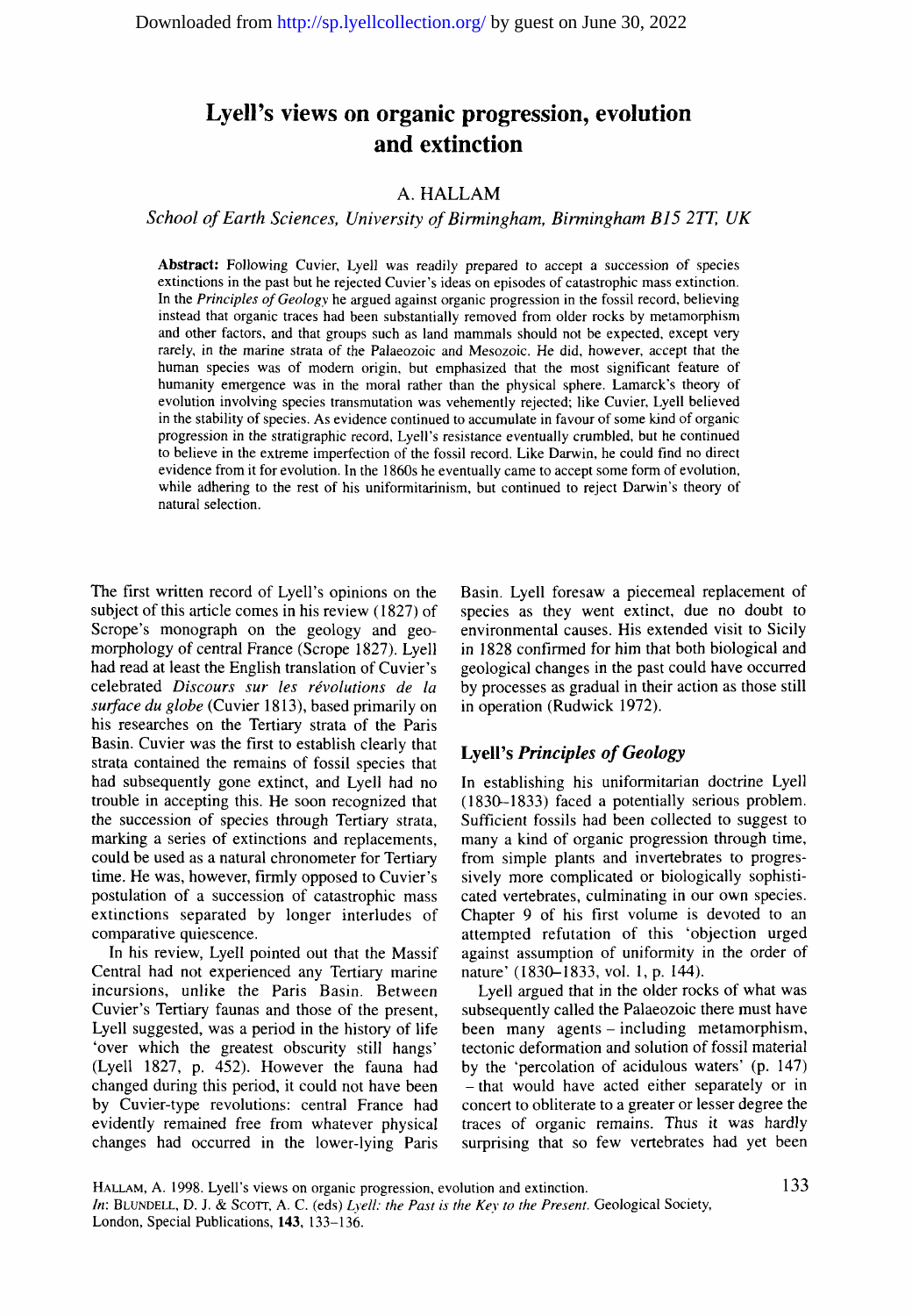### 134 A. HALLAM

found in rocks of 'Palaeozoic' age. Nevertheless, fish were known from some of the oldest strata, which 'entirely destroys the theory of precedence of the simplest forms of animals' (p. 148). Furthermore, land mammals could not be expected in the marine strata of the Carboniferous and 'Mesozoic' of the well explored rocks of Great Britain. Vertebrates are abundant in the marine Mesozoic but consist almost entirely of fish and reptiles. Lyell noted, however, that mammalian jaws related to opossums (determined by Cuvier as belonging to the genus *Didelphis)* had been found in the Middle Jurassic Stonesfield Slate of the southern English Midlands. The Tertiary strata of the Paris Basin were partly of nonmarine origin and contained many land mammals, but fossils of this group were extremely rare in marine deposits of the same age. The London Clay, for example, contains only marine fish and reptiles, notably turtles and crocodiles. In contrast, the Jurassic Stonesfield Slate contains mammals, indicating a reversal in the presumed order of progression.

Lyell was prepared to accept that the human species is of modern origin. Was it then the culmination of organic progression? His reply to this query is that 'the superiority of man depends not on those faculties and attributes which he shares in common with the inferior animals, but on his reason by which he is distinguished from them' (p. 155). Indeed, 'the animal nature of man, even considered apart from the intellectual, is of higher dignity than that of any other species'.

We may easily conceive that there was a considerable departure from the succession of phenomena previously exhibited in the organic world, when so new and extraordinary a circumstance arose, as the union, for the first time, of moral and intellectual faculties capable of indefinite improvement, with the animal nature. (p. 155)

In biological comparisons-for example, in competition for food and space, predation, and vulnerability to such natural phenomena as earthquakes and volcanoes - humans are indistinct from other animals. There remains, however, a crucial difference:

But he would soon perceive that no one of the fixed laws of the animate or inanimate world was subverted by human agency, and that the modifications produced were on the occurrence of new and extraordinary circumstances, and those not of a *physical,* but a *moral* nature. (p. 164).

Thus did Lyell attempt to preserve the dignity of *Homo sapiens,* prior to Darwin. His uniformitarian views with regard to what he considered to be a very incomplete fossil record are perhaps best epitomized by the following well known passage:

Then might those genera of animals return, of which the memorials are preserved in the ancient rocks of our continents. The huge iguanodon might reappear in the woods, and the ichthyosaur in the sea, while the pterodactyl might flit again through the umbrageous groves of tree ferns.

This passage provoked a cartoon by his colleague Henry de la Beche (see Rudwick this volume, p.ll), portraying the future Professor Ichthyosaurus, lecturing to fellow reptilian students on the skull of a strange (human) creature of the last creation.

Lyell's first encounter with evolutionary theory concerned the transmutational ideas of Lamarck, whose *Zoological Philosophy* had just been reissued following Geoffroy de St Hilaire's revival of the subject. Volume 2 of the *Principles* contained an extensive critique of Lamarck's ideas. To have admitted that species were unreal and that organisms were in a state of constant flux would have undermined the validity of his natural chronometer. Lyell shared Cuvier's belief in the stability of species. A continually changing physical environment would lead to shifting patterns of ecological conditions, which could lead to species extinctions. The 'creation' of new species remained an unsolved puzzle, both to Cuvier and to Lyell. Neither invoked divine intervention.

# **The firm establishment of organic progression**

Lyell's dismissal of the fossil evidence for 'progression' failed to convince most of his contemporaries, and almost all other publications on the subject, whether specialist or popular, emphasized that the fossil record was indeed broadly progressive. This became increasingly apparent as a result of further collecting, most notably in the undeformed Palaeozoic strata of cratonic regions of eastern Europe and North America. Enough nonmarine Palaeozoic and Mesozoic rocks were examined to rule out with confidence Lyell's supposition that 'higher' vertebrates arose much earlier in geological history than indicated by the pioneer studies of Cuvier and Brongniart. By the mid 1840s the major outlines of the fossil record were firmly established on lines that have survived with only minor modifications into the twentieth century.

Rudwick (1972) has emphasized the important role of the German palaeontologist Heinrich-Georg Bronn in establishing with authority what might be termed the consensus view of informed opinion in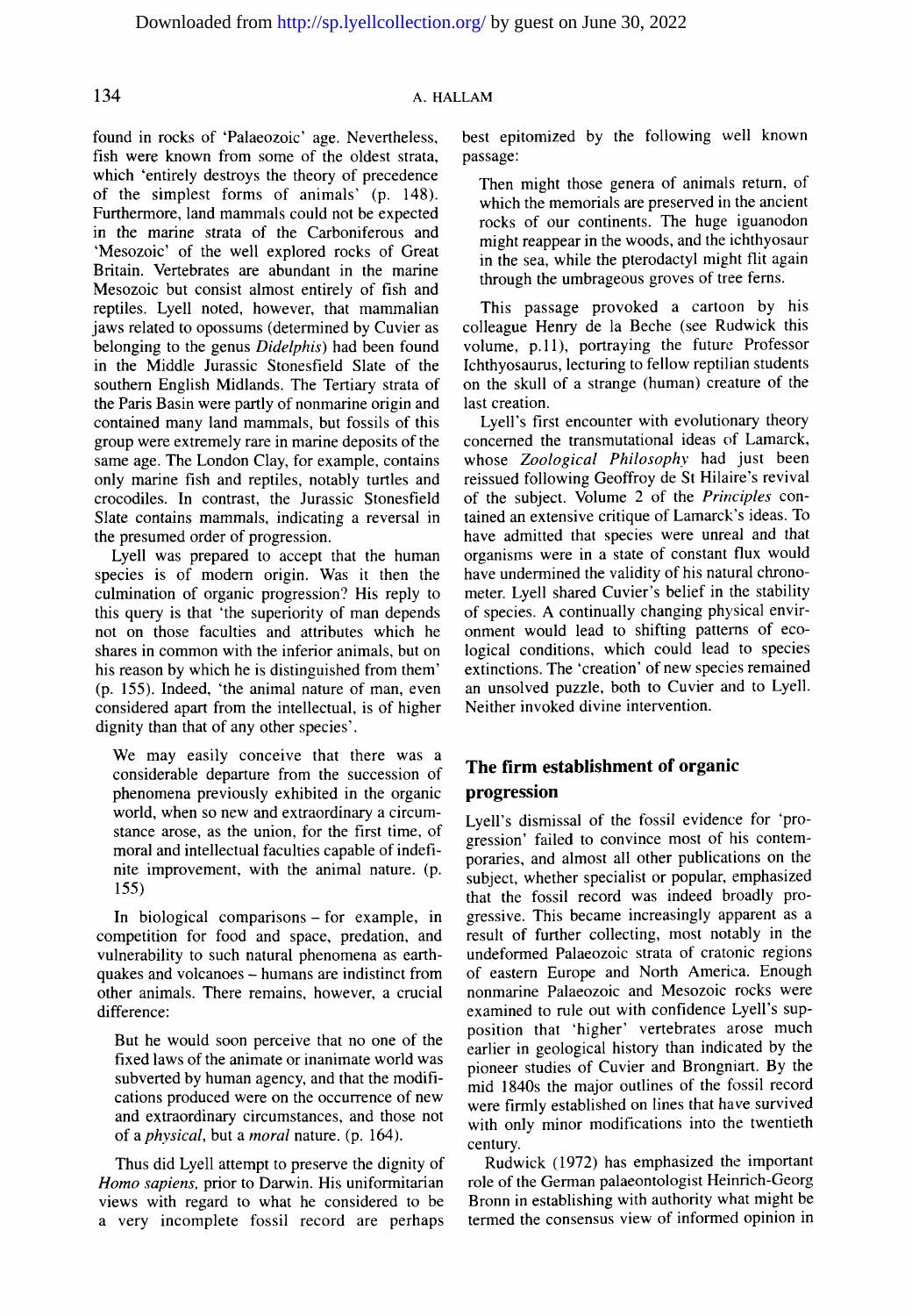the middle of the nineteenth century. Earlier in his career, Bronn attempted to use numerical techniques to assess degrees of affinity between faunas of different formations. All his later compilative works illustrate the same belief that organic change is gradual, with the piecemeal extinction of old species and production of new ones. However, he never made Lyell's mistake of assuming that uniformity of gradual change necessarily entailed a steady-state picture of the history of life. The nature of the creative force for producing new species was emphatically a *natural* agency, albeit mysterious. (This was indeed a common view, with divine intervention never being seriously invoked; Darwin (1859) was unduly polemical in putting up such a straw man.)

Bronn saw evidence of a continual replacement of extinct species by more diverse and 'higher' forms of life, while there was maintained at all times a well balanced ecological assemblage. The organic world had come gradually to approximate more and more its present state, with no periods of massive extinction or of wholesale production of new species. Increased taxonomic diversity was related to the progressive physical diversification of the Earth's surface and the increased complexity of ecological relations between organisms. A true 'progressive' trend towards more complex forms of life could also be discerned within each of the major groups.

Bronn and Lyell were sharply divided about the *degree* of imperfection of the fossil record. Because Lyell clung desperately to his original belief in the steady-state history of the organic world, he was obliged to maintain with equal tenacity his view that the fossil record was extremely imperfect, such that any appearance of 'progress' was an illusion. In support, however, of Lyell, and opposed to Lamarck's evolutionary theory, there was no fossil evidence of species changing gradually into others when traced through successive strata, nor of major groups, with distinctive anatomy, being traceable to a common ancestor.

## **Lyell's changing position from midcentury**

Lyell's last defence of non-progression was his Anniversary Address to the Geological Society of London in 1851 (Lyell 1851). As has been elucidated from study of his private journals, compiled between 1855 and 1861 (Wilson 1970), he subsequently began to waver and eventually surrendered with as good a grace as he could muster. The tenth edition of *Principles,* published in 1868, was the first to announce his retreat. The eleventh edition, appearing in 1872, just three years before his death, contained only minor revisions; Chapter 9 of this

edition assents to 'progressive development of organic life'.

Lyell's relationship with Darwin during these two decades is a subject of critical importance to historians of science. From the time of the *Beagle*  voyage, Darwin was an ardent disciple of Lyell's uniformitarian doctrine, with its emphasis on gradualism (Desmond & Moore 1991). Following Lyell, Darwin believed that discontinuities in the fossil record were the result of its imperfections. His view in the *Origin of Species* (Darwin 1859) was that dramatic faunal turnovers in the stratigraphic record reflected major stratigraphic hiatuses. 'The old notion [i.e. Cuvier's] of all the inhabitants of the earth having been swept away by catastrophes at successive periods is very generally given up.'

Lyell encouraged Darwin to publish his revolutionary theory of evolution, recommending his own publisher, John Murray, and arranging with Hooker the famous joint presentation of the papers of Darwin and Wallace at the Linnean Society's meeting rooms in London in 1858 (Desmond & Moore 1991). It is widely believed that Darwin was instrumental in provoking Lyell's assent to evolution. Gould (1987) considers that examination of Lyell's journals (Wilson 1970) forces us to reverse this conventional argument towards a new interpretation.

The journals record that Darwin first broached his theory to Lyell during his visit to Darwin's home in 1856, and reveal that Lyell was already obsessed with doubt about non-progressionism. Before Darwin's revelation, he had already come to the conclusion that he would probably have to abandon this anchor of his central vision. Gould argues that Lyell did not accept evolution because Darwin persuaded him. In particular, he never accepted natural selection, much to Darwin's disappointment.

If we take the three attributes of the deity of the Hindoo Triad, the Creator, Brahma, the preserver or sustainer, Vishnu, and the destroyer, Siva, Natural Selection will be a combination of the two last but without the first, or the creative power, we cannot conceive the others having any function. (Quoted in Wilson 1970, p. 369)

The journals reveal Lyell's great reluctance to place human origins into nature's ordinary course.

There is but little difference between the out and out progressionist and Lamarck, for in the one case some unknown *modus operandi* called creation is introduced and admitted to be govered by a law causing progressive development and by the other an extension of multiplication of the variety-making power is adopted of